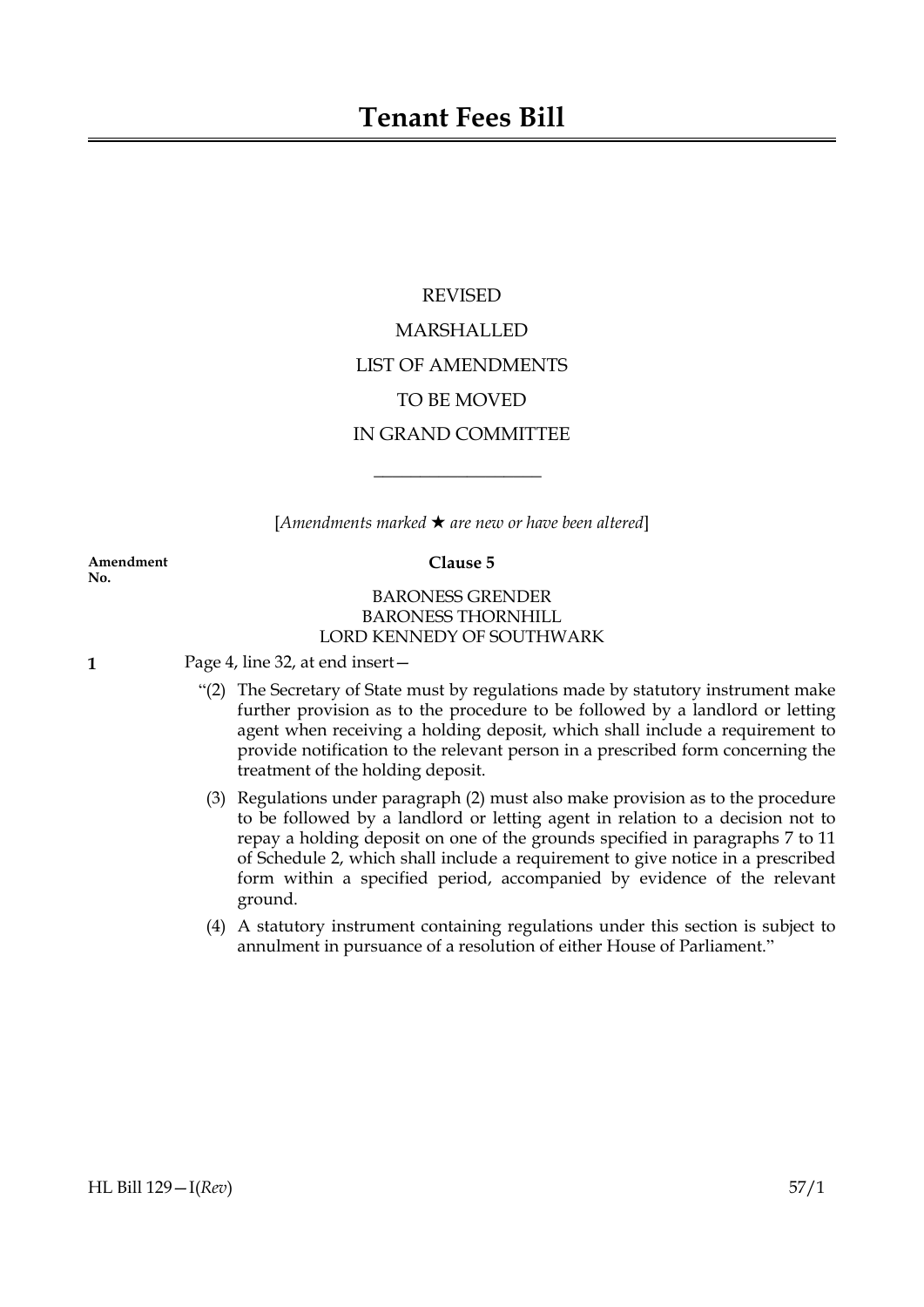#### **After Clause 5**

#### LORD KENNEDY OF SOUTHWARK

**2** Insert the following new Clause -

#### **"Transferable deposits**

The Secretary of State may by regulations made by statutory instrument amend paragraph 2 of Schedule 1 to make provision which enables a relevant person, at the conclusion of a tenancy, to transfer all or part of a tenancy deposit from the landlord or agent with whom that tenancy was held to a second landlord or agent."

### **3** Insert the following new Clause—

# **"Duty to provide tenants and prospective tenants with information**

- (1) Within one month of this Act being passed the Secretary of State must—
	- (a) prepare guidance to assist tenants and prospective tenants to understand the effect of this Act, and
	- (b) publish the information on a website maintained on their behalf.
- (2) The Secretary of State must take all reasonable steps to provide a copy of the information to any bodies appearing to the Secretary of State to represent the interests of—
	- (a) landlords and letting agents in England;
	- (b) tenants in England;
	- (c) local housing authorities;

and other bodies the Secretary of State considers appropriate.

- (3) The information must, in particular, include the following—
	- (a) the date on which the provisions in this Act come into effect in England;
	- (b) information about prohibited payments under the Act;
	- (c) information about permitted payments under the Act;
	- (d) information about where tenants can access help and advice about the Act;

and any other information that the Secretary of State deems would assist tenants and prospective tenants to understand the effect of this Act.

- (4) Every landlord and letting agent must—
	- (a) provide all tenants and prospective tenants with information about the provisions in the Act relevant to them (which must, in particular, include the information mentioned in subsection (3)(a) and (b)),
	- (b) publish such of the information as it considers to be relevant to its tenants and prospective tenants on its website (which must, in particular, include the information mentioned in subsection (3)(a) and (b)).
- (5) Subsection (4) applies from the day on which this Act comes into force.
- (6) In making arrangements for the purposes of providing information under subsection (4) a landlord or prospective landlord must—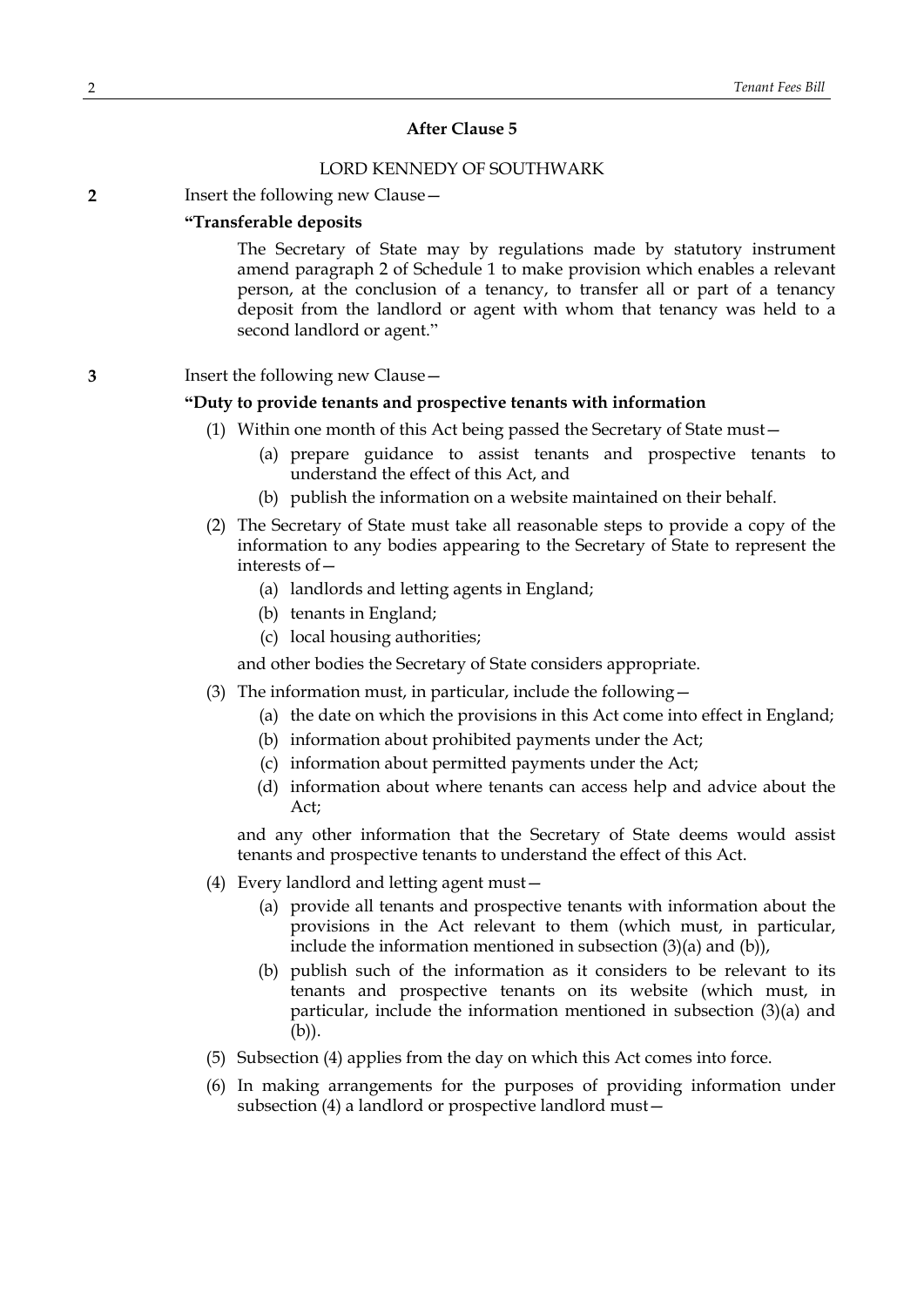#### **After Clause 5** *- continued*

- (a) have regard to the likely needs and characteristics, in respect of the provision of information, of persons to whom the information in question is to be provided, and
- (b) consider whether, having regard to those needs and characteristics, it is appropriate to provide any of the information to any of those persons otherwise than in the way in which it would normally be provided."

#### **After Clause 7**

#### LORD KENNEDY OF SOUTHWARK

**4** Insert the following new Clause—

#### **"Enforcement costs**

- (1) The Secretary of State shall reimburse—
	- (a) a lead enforcement authority, where this is not the Secretary of State, for any additional costs incurred by the authority in the exercise of its duties under section 23 or section 24 of this Act, and
	- (b) an enforcement authority for any additional costs incurred by that authority in the exercise of its duties under section 1 or section 2 of, and Schedule 2 to, this Act.
- (2) In this section "additional costs incurred" means costs incurred minus funding received by an enforcement authority from—
	- (a) fines; and
	- (b) the Secretary of State."

# **5** Insert the following new Clause —

## **"Report on enforcement resources**

- (1) Within 12 months of the provisions in this Act coming into force, the Secretary of State must make an assessment of the resources available to—
	- (a) enforcement authorities; and
	- (b) the lead enforcement authority.
- (2) The report must consider in particular—
	- (a) the resources allocated or planned to be allocated towards enforcing the provisions in the Act,
	- (b) the potential impact of any change in resources so allocated or planned to be allocated, and
	- (c) the impact on other enforcement activities of the resources so allocated or planned to be allocated.
- (3) The Secretary of State must lay a report of the assessment under this section before each House of Parliament as soon as practicable after its completion."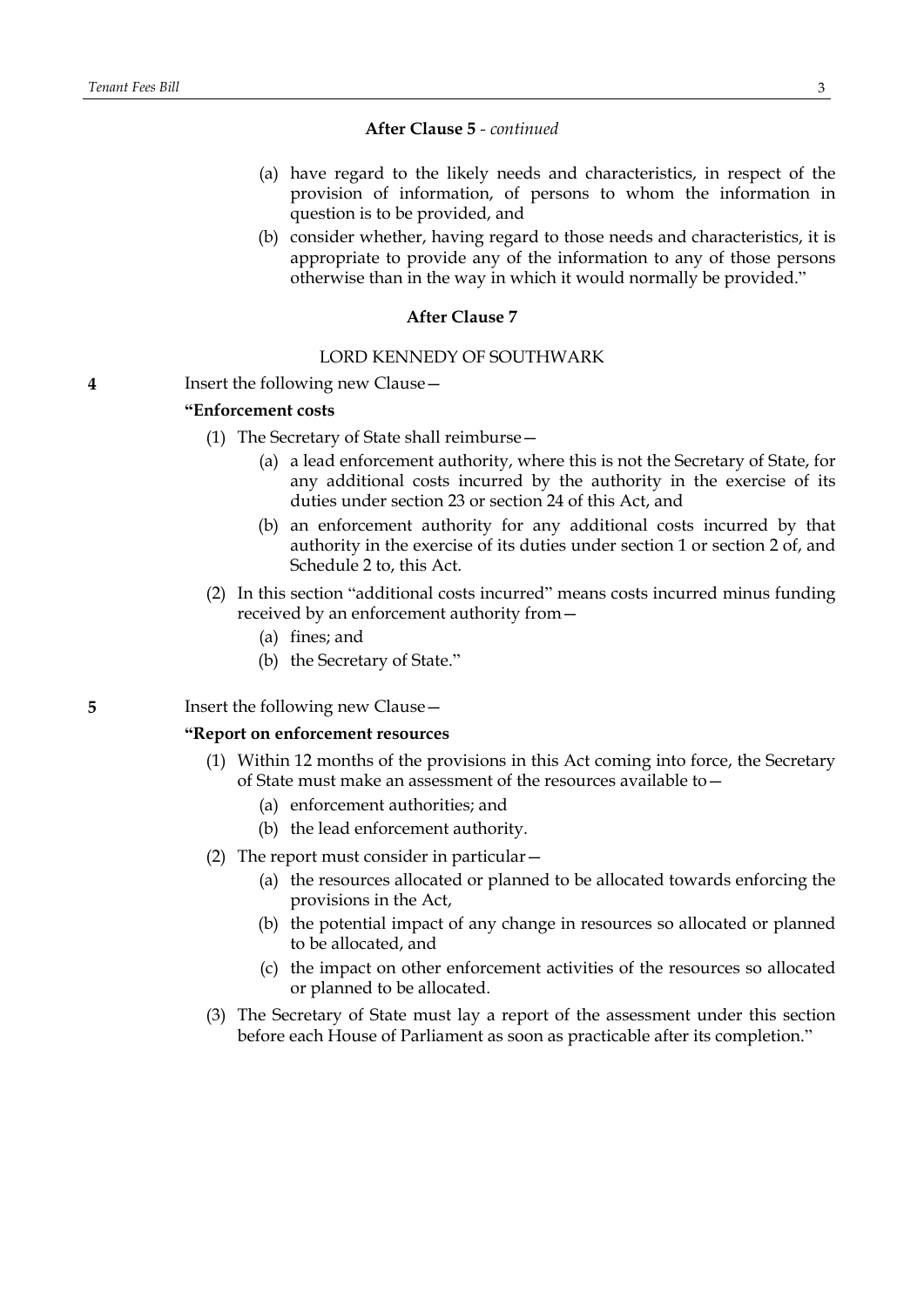#### **Clause 8**

# BARONESS GRENDER BARONESS THORNHILL

**6** Page 6, line 11, at end insert ", or

"(d) the relevant person has made an application to the First-tier Tribunal under section 15 (recovery by relevant person of amount paid) and has recovered all or part of the amount or (as the case may be) the aggregate amount referred to in that section."

#### **Clause 15**

#### LORD KENNEDY OF SOUTHWARK

**7** Page 11, line 34, leave out "all or any part of" and insert "a sum of money not more than three times"

#### **Clause 17**

#### LORD KENNEDY OF SOUTHWARK

- **8** Page 12, line 38, at end insert—
	- "( ) No section 21 notice may be given in relation to the tenancy until the end of a period six months from—
		- (a) the day after the day on which the final notice in respect of the penalty for the breach was served; or
		- (b) the day after the day on which any appeal against the final notice is determined or withdrawn."

#### **Clause 21**

### BARONESS HAYTER OF KENTISH TOWN

*Baroness Hayter of Kentish Town gives notice of her intention to oppose the Question that Clause 21 stand part of the Bill.*

#### **Clause 23**

#### LORD SHIPLEY

- **9** Page 15, line 22, leave out subsection (2) and insert—
	- "(2A) If the lead enforcement authority is the Secretary of State, it is the duty of the lead enforcement authority to issue guidance, in the form of regulations made by statutory instrument, to enforcement authorities about the exercise of their functions under this Act.
		- (2B) If subsection (2A) does not apply, it is the duty of the lead enforcement authority to draft guidance to enforcement authorities about the exercise of their functions under this Act, which the Secretary of State must lay before Parliament in the form of regulations made by statutory instrument.
		- (2C) A statutory instrument containing regulations under this section is subject to annulment in pursuance of a resolution of either House of Parliament."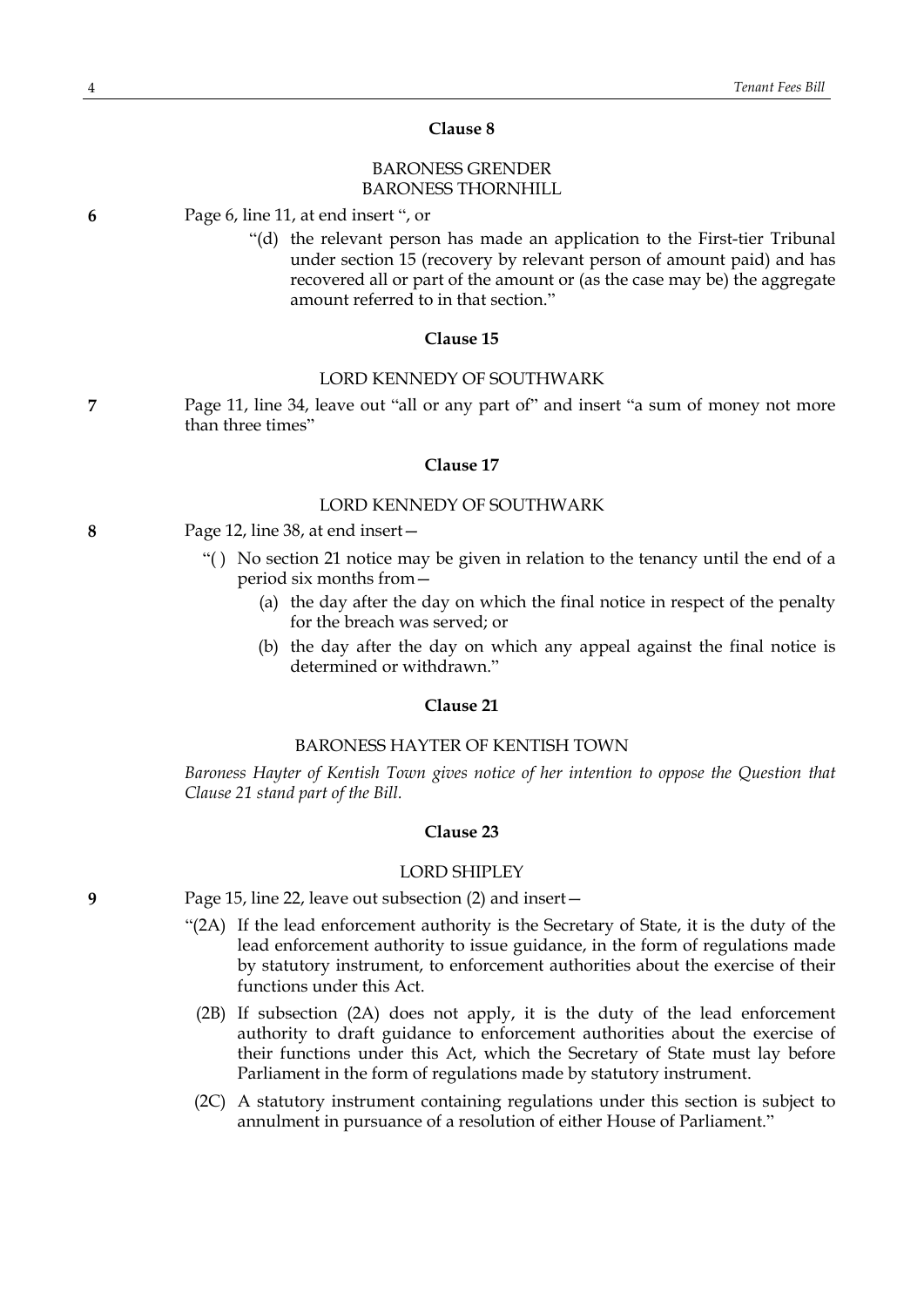# **Clause 23** *- continued*

# LORD KENNEDY OF SOUTHWARK

**10** Page 15, line 23, at end insert—

- "(2A) The guidance under subsection (2) must be contained within regulations made by statutory instrument.
- (2B) A statutory instrument containing regulations under subsection (2A) is subject to annulment in pursuance of a resolution of either House of Parliament."

### **After Clause 24**

### LORD KENNEDY OF SOUTHWARK

**11** Insert the following new Clause -

#### **"Report on operation of Tenant Fees Act**

- (1) The Secretary of State shall within a period of 12 months from the date of commencement of this Act and annually for the four years thereafter lay before Parliament a report on the operation of this Act, setting out—
	- (a) the number of breaches of sections 1 and 2;
	- (b) the number and amounts of financial penalties levied by enforcement authorities; and
	- (c) the number of criminal prosecutions commenced and concluded in each 12-month period.

(2) The report must also consider the impact of the provisions of this Act on the private rental sector including—

- (a) market competitiveness,
- (b) market transparency, and
- (c) vulnerable tenants, in particular in relation to how local authorities are able to discharge their duties to prevent homelessness."

#### **Clause 25**

# BARONESS BARRAN LORD KENNEDY OF SOUTHWARK

- **12** Page 17, line 12, at end insert—
	- "(3A) A person is not a letting agent for the purposes of this Act if  $-$ 
		- (a) that person only accepts instructions from a landlord who occupies the housing as their only or principal home; and
		- (b) the tenant pays no rent or occupation charge to the landlord save that the tenant pays a contribution to the utility costs of the housing; and
		- (c) the landlord receives no rent or payment related to the letting from the letting agent or any other party; and
		- (d) the purpose of the letting is to promote the landlord's well-being.
	- $(3B)$  In subsection  $(3A)$ 
		- (a) "only or principal home" has the same meaning as in section 1 of the Housing Act 1988;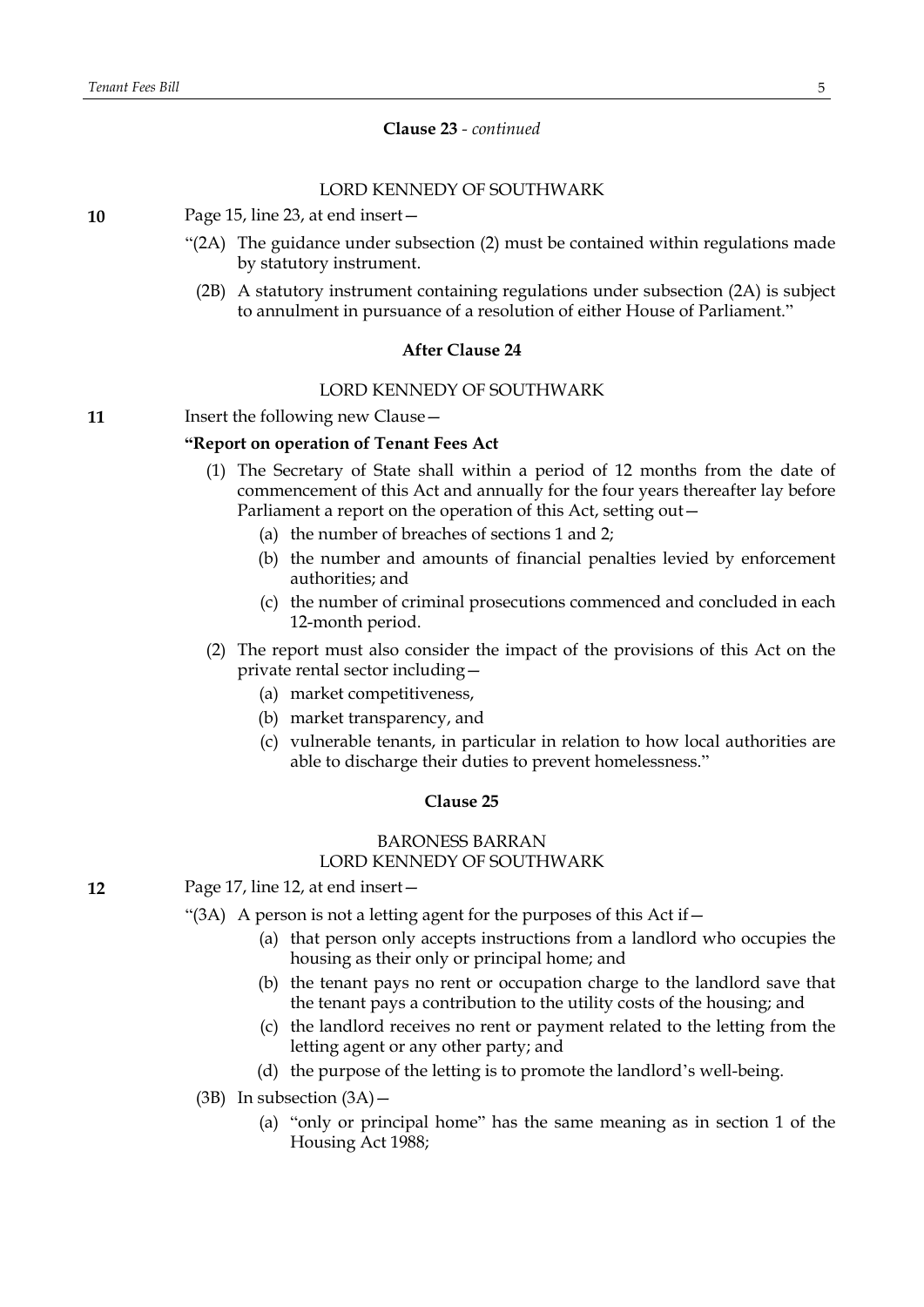#### **Clause 25** *- continued*

- (b) "utility costs" includes the residential costs of gas, electricity, water, telecommunications and internet;
- (c) "well-being" has the same meaning as in section 1(2) of the Care Act 2014."

#### **Clause 28**

# LORD KENNEDY OF SOUTHWARK

**13** Page 20, line 33, leave out "one year" and insert "six months"

# **Clause 32**

#### LORD KENNEDY OF SOUTHWARK

**14** Page 22, line 17, leave out from "force" to end of line 31 and insert "on the day on which it is passed."

#### **Schedule 1**

# LORD SHIPLEY BARONESS THORNHILL LORD KENNEDY OF SOUTHWARK

- **15** Page 24, line 12, leave out "six" and insert "four"
- **16** Page 24, line 15, leave out paragraph (a) and insert—
	- "(a) "four weeks' rent" means four times one week's rent, and"

## BARONESS GRENDER BARONESS THORNHILL

- **17** Page 24, line 24, at end insert—
	- "( ) But a payment in accordance with this paragraph, which relates to housing for which the landlord or letting agent already holds a holding deposit and for which the deadline for agreement as defined in Schedule 2 has not yet passed, is a prohibited payment."

#### LORD SHIPLEY BARONESS THORNHILL

#### **18** Page 24, line 25, leave out sub-paragraphs (3) and (4) and insert—

- "(3) But if the amount of the holding deposit exceeds three days' rent, the amount of the excess is a prohibited payment.
- (4) In this paragraph "three days' rent" means the amount of the annual rent payable in respect of the tenancy immediately after its grant, renewal or continuance divided by 365, and then multiplied by three."

#### LORD KENNEDY OF SOUTHWARK

**19** Page 24, line 25, leave out "one week's" and insert "three days'"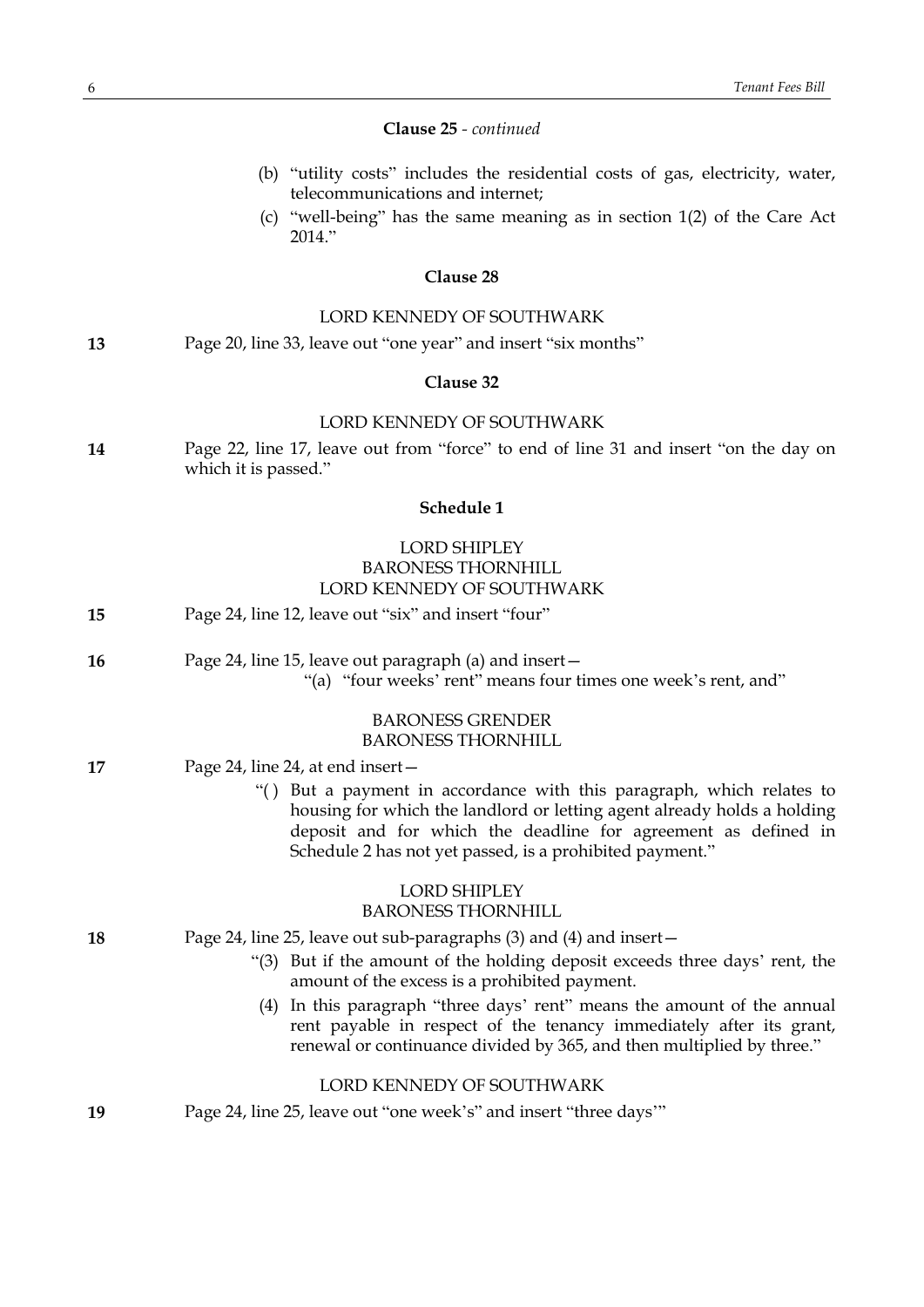# **Schedule 1** *- continued*

| $20\star$ |                                                      | Page 24, line 27, leave out sub-paragraph (4) and insert-<br>"(4) In this paragraph, "three days' rent" means the amount of annual rent<br>payable in respect of the tenancy immediately after its grant, renewal or<br>continuance divided by 365 and multiplied by three."                                      |
|-----------|------------------------------------------------------|-------------------------------------------------------------------------------------------------------------------------------------------------------------------------------------------------------------------------------------------------------------------------------------------------------------------|
| 21        |                                                      | Page 24, line 29, at end insert –<br>"() Sub-paragraph (1) does not apply if the landlord or letting agent has not<br>provided the relevant person with a draft tenancy agreement."                                                                                                                               |
| 22        |                                                      | Page 24, line 29, at end insert -<br>"() Sub-paragraph (1) does not apply if a landlord or letting agent<br>previously accepted a holding deposit in relation to a property and it<br>has not been repaid to the relevant person in accordance with<br>paragraph 4 of Schedule 2."                                |
|           |                                                      | <b>BARONESS GRENDER</b><br><b>BARONESS THORNHILL</b><br>LORD KENNEDY OF SOUTHWARK                                                                                                                                                                                                                                 |
| 23        | Page 24, line 30, leave out paragraph 4              |                                                                                                                                                                                                                                                                                                                   |
|           |                                                      | <b>BARONESS GRENDER</b><br><b>BARONESS THORNHILL</b>                                                                                                                                                                                                                                                              |
| 24        | Page 24, line 30, leave out paragraph 4 and insert - |                                                                                                                                                                                                                                                                                                                   |
|           | "Certain default payments                            |                                                                                                                                                                                                                                                                                                                   |
|           |                                                      | 4 (1) A payment that a tenant is required to make to cover a landlord's or<br>agent's reasonable loss arising from a breach of a fair condition of the<br>tenancy agreement by the tenant is a permitted payment.                                                                                                 |
|           |                                                      | (2) In this paragraph a "fair condition" is one that relates to $-$<br>(a) the replacement cost of a lost key or security device, or<br>(b) payment of the amount of late rent payments arising under or in<br>connection with the tenancy and interest relating to those<br>payments.                            |
|           | (3)                                                  | Paragraph $4(2)(a)$ does not apply if the condition in the tenancy<br>agreement prescribes a fixed fee to be paid for each breach of this term.                                                                                                                                                                   |
|           |                                                      | (4) Paragraph $4(2)(b)$ does not apply if $-$<br>(a) the payment required pertains to rent that was paid within 14<br>days of the date due under the tenancy agreement, or<br>(b) the rate of interest on the rent from the day the rent was due to<br>the day it was paid exceeds the Bank of England base rate. |
|           |                                                      | (5) This does not interfere with a landlord's right to claim damages under<br>common law."                                                                                                                                                                                                                        |
|           |                                                      |                                                                                                                                                                                                                                                                                                                   |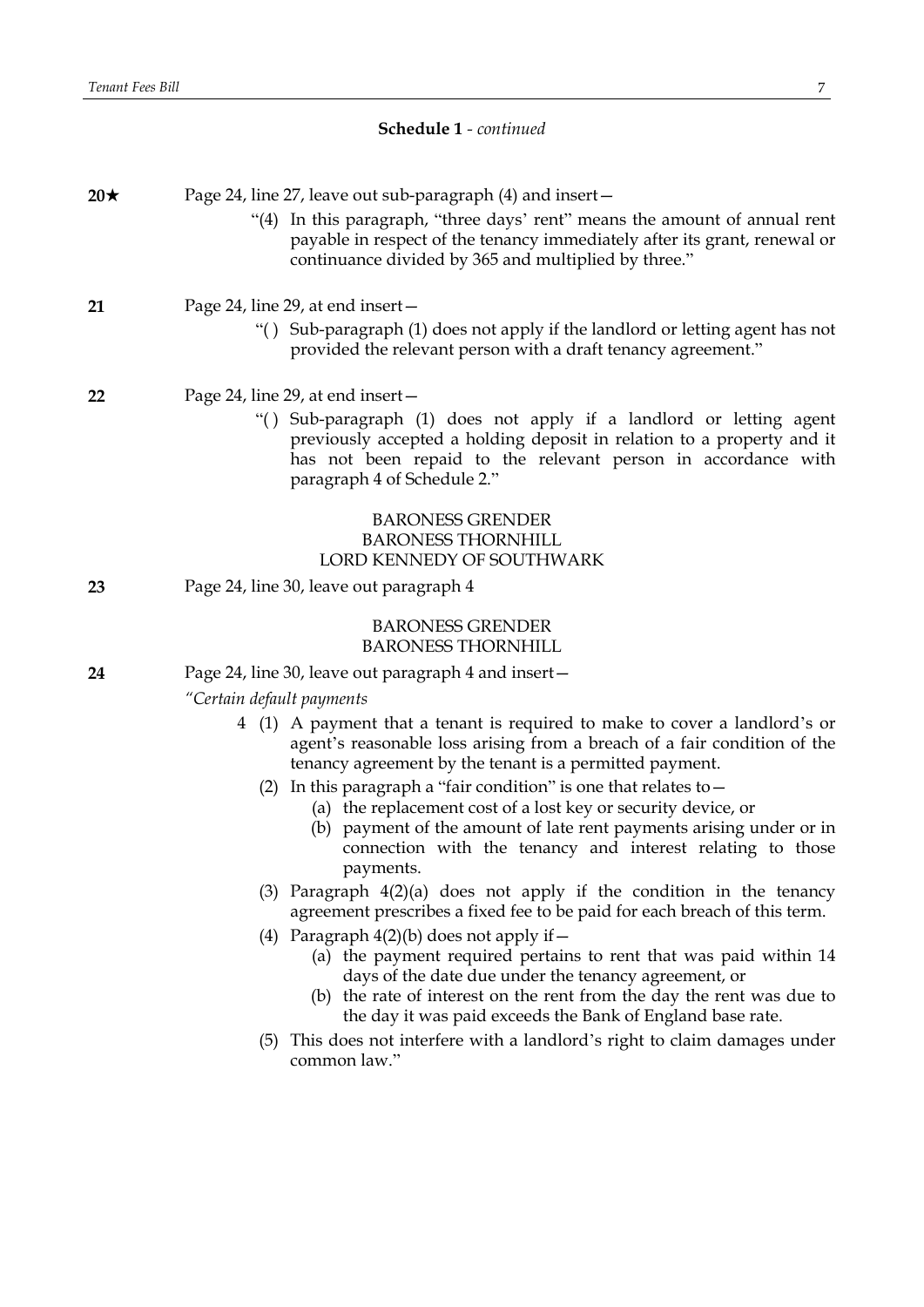# **Schedule 1** *- continued*

# LORD KENNEDY OF SOUTHWARK

- **25** Page 24, line 30, leave out paragraph 4 and insert—
	- "4 (1) Subject to sub-paragraphs (3), (4) and (5), a payment that a tenant is required to make in the event of a default by the tenant is a permitted payment if the tenant is required by the tenancy agreement to make the payment in the event of such a default.
		- (2) In this paragraph "default" means a failure by the tenant to  $-$ 
			- (a) perform an obligation, or
			- (b) discharge a liability,

arising under or in connection with the tenancy.

- (3) But if the amount of the payment exceeds the reasonable and proportionate value of the loss suffered by the landlord or letting agent as a result of the default, the amount of the excess is a prohibited payment.
- (4) The Secretary of State must by regulations made by statutory instrument specify the circumstances in which a payment is to be considered a permitted payment in the event of a default within the meaning of sub-paragraph (1).
- (5) Regulations under sub-paragraph (4) must also make provision as to the procedure to be followed by a landlord or letting agent in seeking to recover a payment under this paragraph, which may include a requirement to give notice of proposed recovery in a prescribed form accompanied by evidence of the loss sustained by reason of the relevant default."
- $26\star$  Page 25, line 1, at end insert-
	- "( ) Payment under sub-paragraph (1) may not include payment for or relating to the costs of communication with the tenant from the letting agent or the landlord in relation to a payment in the event of default."

# BARONESS GRENDER BARONESS THORNHILL

**27** Page 25, line 8, leave out from "exceeds" to end of line 13 and insert "£50, the amount of the excess is a prohibited payment."

## LORD KENNEDY OF SOUTHWARK

- **28** Page 25, line 13, at end insert—
	- "( ) Sub-paragraph (1) does not apply to a variation of a tenancy agreement in respect of a change of tenant."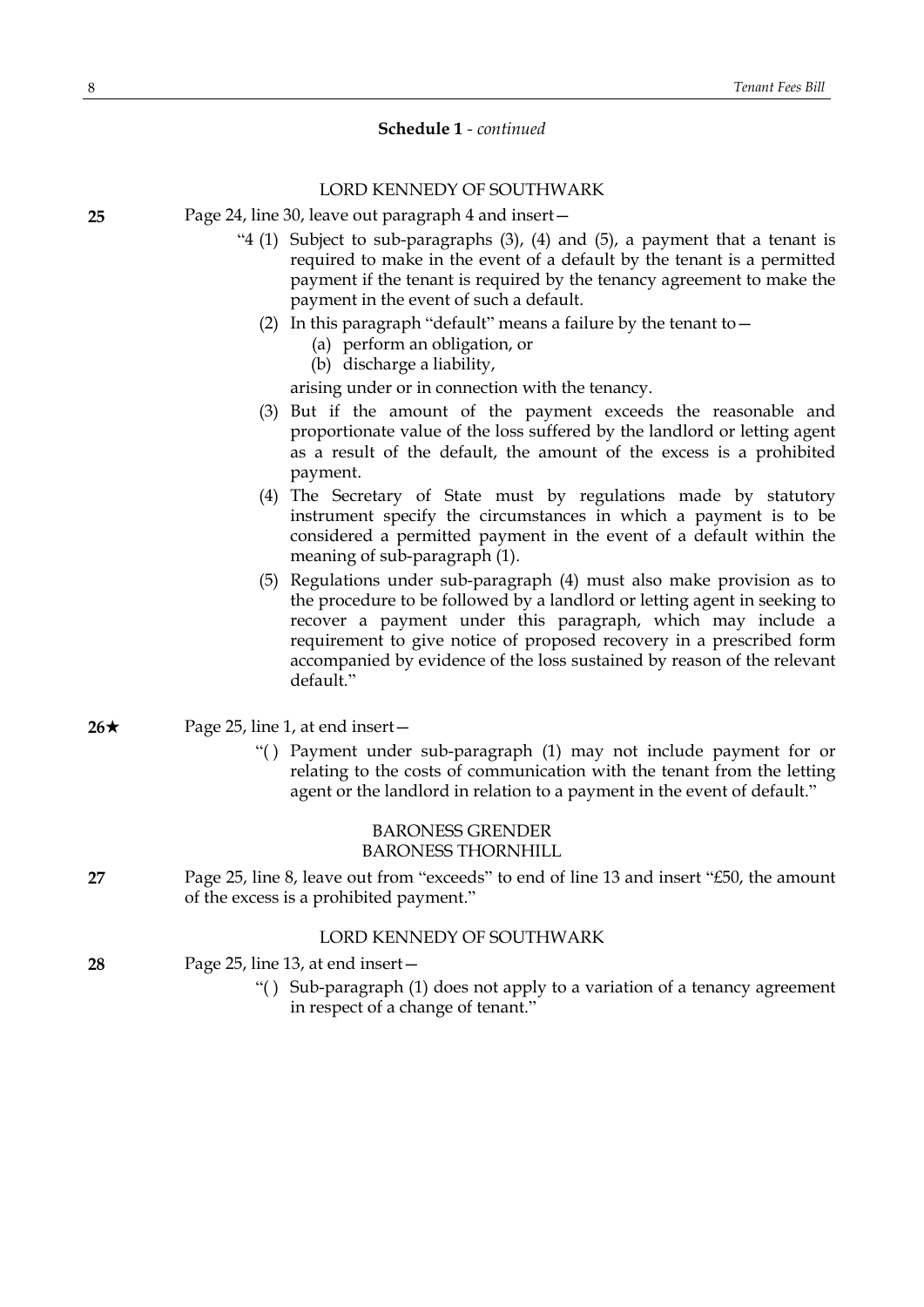# **Schedule 1** *- continued*

# BARONESS GRENDER BARONESS THORNHILL LORD KENNEDY OF SOUTHWARK

# **29** Page 25, line 20, at end insert— "( ) But if the landlord does not deal reasonably with any request for an early exit, including taking reasonable steps to re-let the property, then the payment shall be a prohibited payment." **30** Page 25, line 22, leave out "as a result of the termination of the tenancy" and insert "during the period that would reasonably be required to find a new tenant" LORD KENNEDY OF SOUTHWARK **31** Page 26, line 3, at end insert— "( ) In the case of a payment to a landlord, such a payment is a permitted payment only if the landlord is required by the tenancy agreement to review the contract or contracts annually and make arrangements to switch tariffs or suppliers if this would be beneficial to the tenant." **32** Page 26, line 3, at end insert— "( ) But, in the case of a payment to a landlord, if the amount of the payment exceeds the reasonable costs incurred by the landlord for or in connection with the provision of the service, the amount of the excess is a prohibited payment." **Schedule 2** LORD KENNEDY OF SOUTHWARK **33** Page 27, line 27, leave out paragraph 7 **34** Page 27, line 38, after "tenant" insert "knowingly" **35** Page 28, line 1, leave out paragraph 9 **36** Page 28, line 19, at end insert— Where paragraph 3(b) or (c) does not apply, the landlord or agent must set out the specific reasons for the exception in written correspondence to the tenant which must include— (a) the relevant paragraph under which the requirement to repay the holding deposit does not apply; (b) any information provided by the tenant that the landlord or letting agent believe to be false or misleading;

- (c) information about where the tenant can obtain the Government's guidance to check if the decision is fair; and
- (d) information about how the tenant can challenge the decision."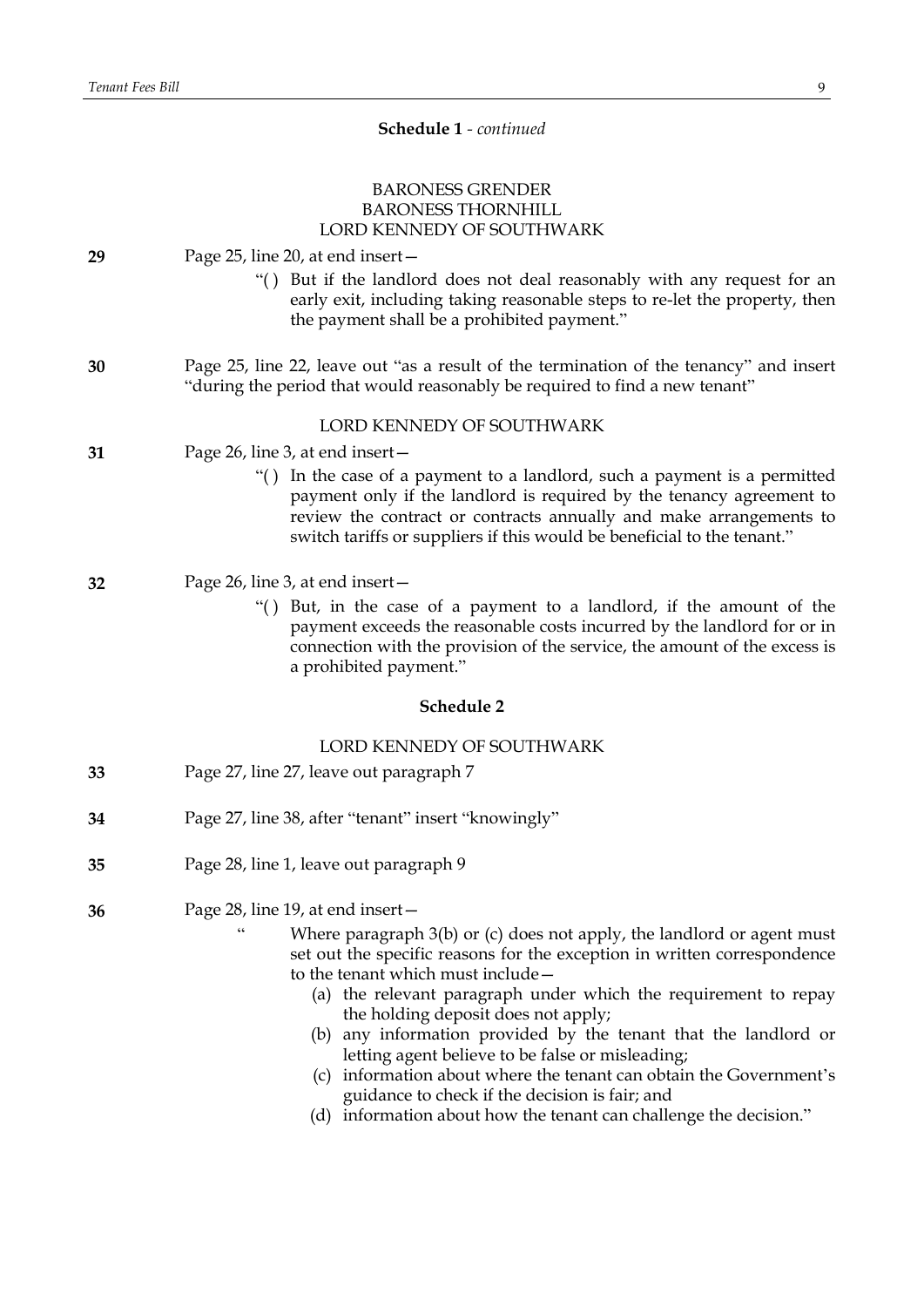# **Schedule 2** *- continued*

# BARONESS GRENDER BARONESS THORNHILL

**37** Page 28, line 19, at end insert—

" In Paragraphs 10(a), 10(b), 11(a) and 11(b) of this Schedule, "all reasonable steps" includes but is not limited to providing the tenant, upon receipt of the holding deposit, with a draft tenancy agreement that contains no unfair terms as defined in the Consumer Rights Act 2015."